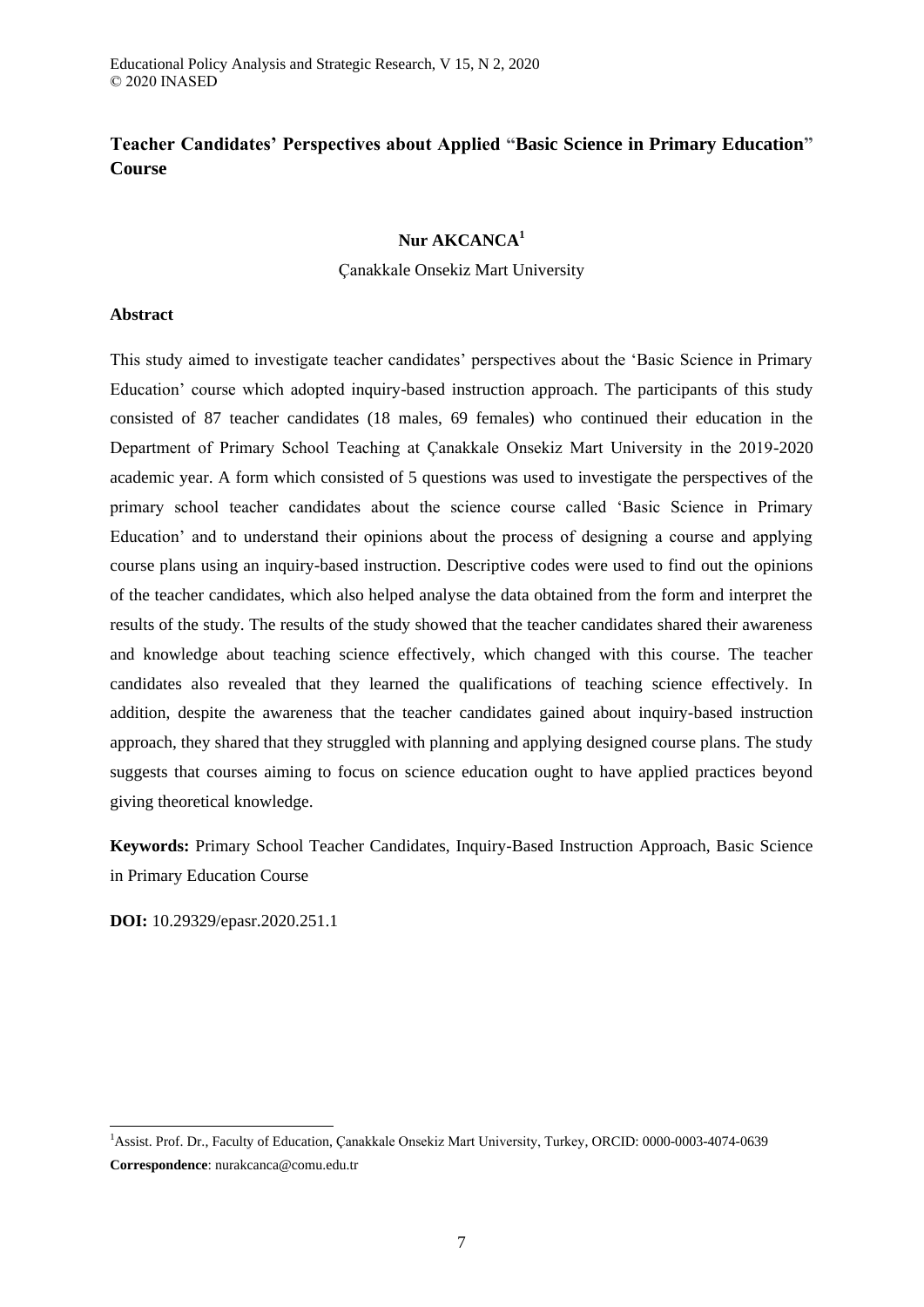#### **Introduction**

The information age brings rapidly changing living conditions that necessitates individuals to be trained as science and technology literate. Globalization will influence our future with changes in international economic competition and scientific developments. Individuals who have higher level questioning and problem-solving skills along with characteristics of seeking information, conducting scientific research as well as adopting and applying new innovations in their lives will be able to adjusted to globalization more than those who memorize information and knowledge (Çıray Özkara & Güven, 2018, Yetkin & Daşcan, 2008). Therefore, science education plays a key role in helping individuals gain this set of skills (Saraç & Capellaro, 2015). Consequently, the quality and practices of science education has been extended at every level of education (Balbağ & Karaer, 2017).

Although students are introduced to science concepts at kindergarten level in pre-school, systematic introduction of students to science education begins with science courses in 3rd grade in elementary school (Ministry of National Education [MoNE], 2018). Students, who are introduced to scientific concepts in 3rd grade, gain scientific knowledge and awareness regarding scientific concepts, which helps them develop a systematic scientific attitude toward their environment in the future and employ the knowledge throughout their lives (Akcanca, 2019; Ayvacı, 2018). Thus, primary school teachers are considered as role models since they play key role in training students in science and help them develop interest, knowledge, and skills toward science (Genç, Deniş & Demirkaya, 2010; Hacıömeroğlu, 2018). Researchers state that primary school teachers reinforce scientific literacy of students through high-quality science classes (Çıray Özkara & Güven, 2018). This fact puts emphasis on the training received by primary school teachers at undergraduate level when they are teacher candidate.

Education received by teachers at undergraduate level is associated with successful education and training along with improving career development for teachers and the quality of instruction (Riedler& Eryaman, 2016; Yurdakal, 2018). In 2018-2019 academic year, the Council of Higher Education made regulations in 25 undergraduate programs regarding the courses and content in order to align teacher education programs with the education system provided by Ministry of National Education (MoNE), to increase the quality in instruction and to comply with the needs of today's world. One such undergraduate program was primary school teaching. The changes made in primary school teaching curriculum included (a) decreasing total undergraduate credit hours from 178 to 150, (b) combining courses that were similar in terms of content, and (c) adding new courses that were needed. One of the new courses that was added to the curriculum was 'Basic Science in Primary Education'. This course consists of basic physics, chemistry, and biology, which were offered as separate courses before the changes were adopted (Yurdakal, 2018). This course aims to offer primary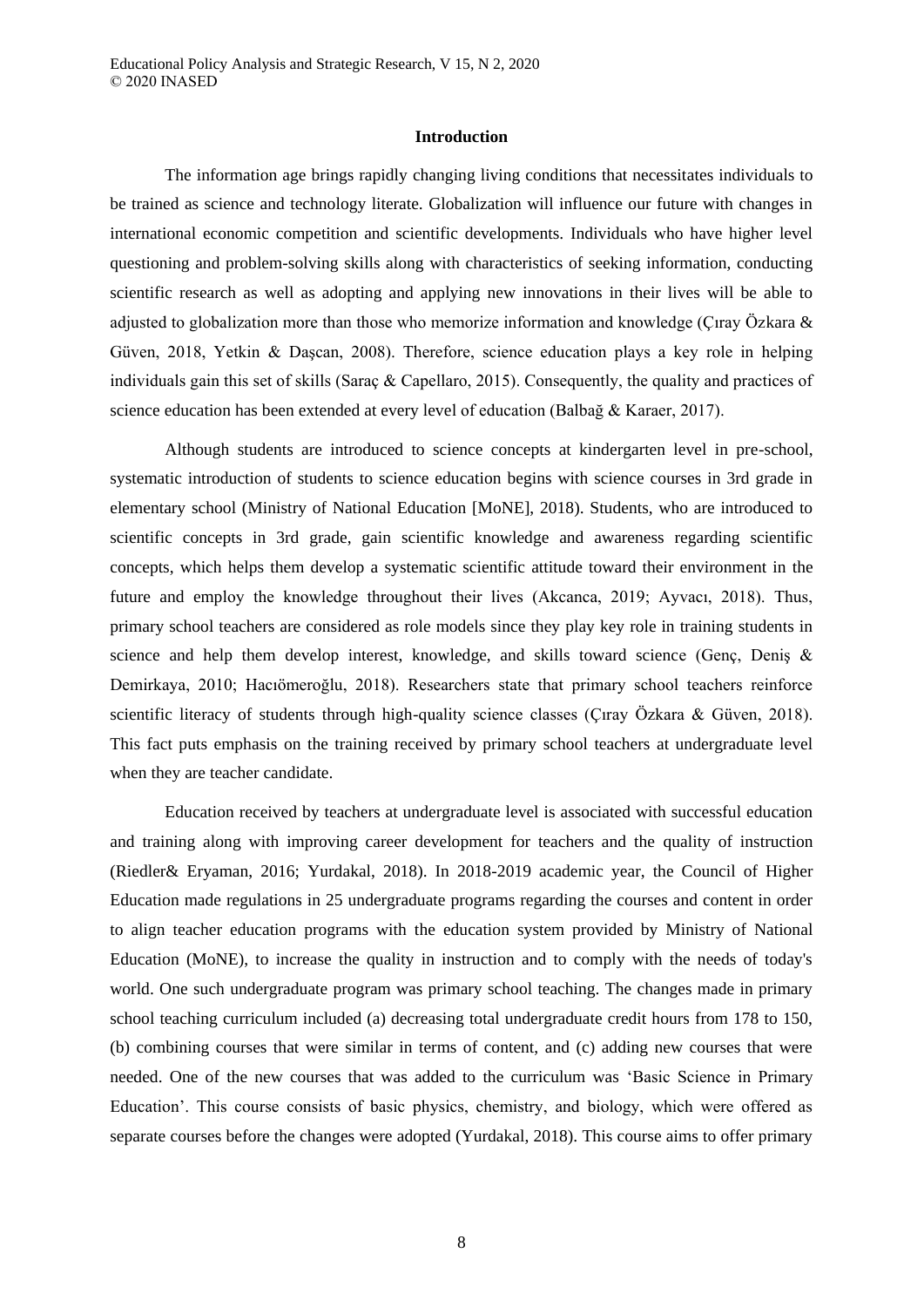teacher candidates to gain conceptual and technical culture to be able to follow developments about scientific concepts along with gaining awareness about new innovations and concepts (Ayvacı, 2018).

Primary teacher candidates who complete science courses successfully at the undergraduate level are expected to have foundational knowledge and experience of science to deliver primary school science education curriculum effectively. The experience of delivering instruction is of course gained through teacher candidates' successful reflection to their teaching and integration of attitudes, strategies, methods, and technical knowledge with learned scientific concepts (Akben, 2018). Inquirybased instruction is one such approach that has taken place in national and international literature in the recent years (Chairam, Klahan & Coll, 2015; Çıray Özkara & Güven, 2018; Hwang, Chiu & Chen, 2015; Tytler, 2015). Primary education science curriculum has adopted and applied inquiry-based instruction in Turkey since 2013 (MoNE, 2018). Primary education science curriculum applying inquiry-based instruction suggests conducting a series of structured inquiry-based activities in 3rd and 4th grades (MoNE, 2013). Structured inquiry-based instruction requires teachers to give directions about research problem and introduce the process of problem solving to students who are expected to solve the problem (Saka, Akcanca, Kala Aydın & Sungur Alhan, 2018). By using inquiry-based instruction approach, students are expected to investigate the problem using different lens, conduct research, and come up with a solution to the problem (Bulut, 2010). Thus, students can learn more abstract and hard-to-learn concepts with structured concrete concepts and be more motivated to participate in the class through productive thinking support they receive (Kılınç, 2007; Minner, Levy & Century, 2010; Wolf & Fraser, 2008). When this approach is adopted in courses, students develop inquiry skills such as collecting and analysing data, developing hypotheses and reasoning as well as advance high-level cognitive skills such as, exploring, discussing, and designing a product (MoNE, 2015).

Developing students' higher-level inquiry skills is possible with adoption of inquiry-based instruction approach in training of pre-service teachers and application of this approach in in-service teacher training (Saka et al., 2018). The literature, however, shows that primary school teachers or teacher candidates experience problems in delivering courses adopted inquiry-based instruction approach due to lack of knowledge about this approach (Alake Tuenter, 2014; Anagün, Kılıç, Atalay & Yaşar, 2015; Koştur, 2019; McDonald & Butler Songer, 2008; Ültay, Bıyıklı, Sungur, Topkara & Açici, 2019). Furthermore, the literature shows that primary school teacher candidates are anxious about teaching science courses (Akben, 2018) and in need of giving more examples (Duban, 2010).

Overall, the relevant literature shows that primary school teachers and teacher candidates experience problems in teaching science. Challenges and negativities experienced in teaching science are deemed as problems to train next generations who could contribute to the national economy. Researchers think that teacher candidates' experience in science education at the undergraduate level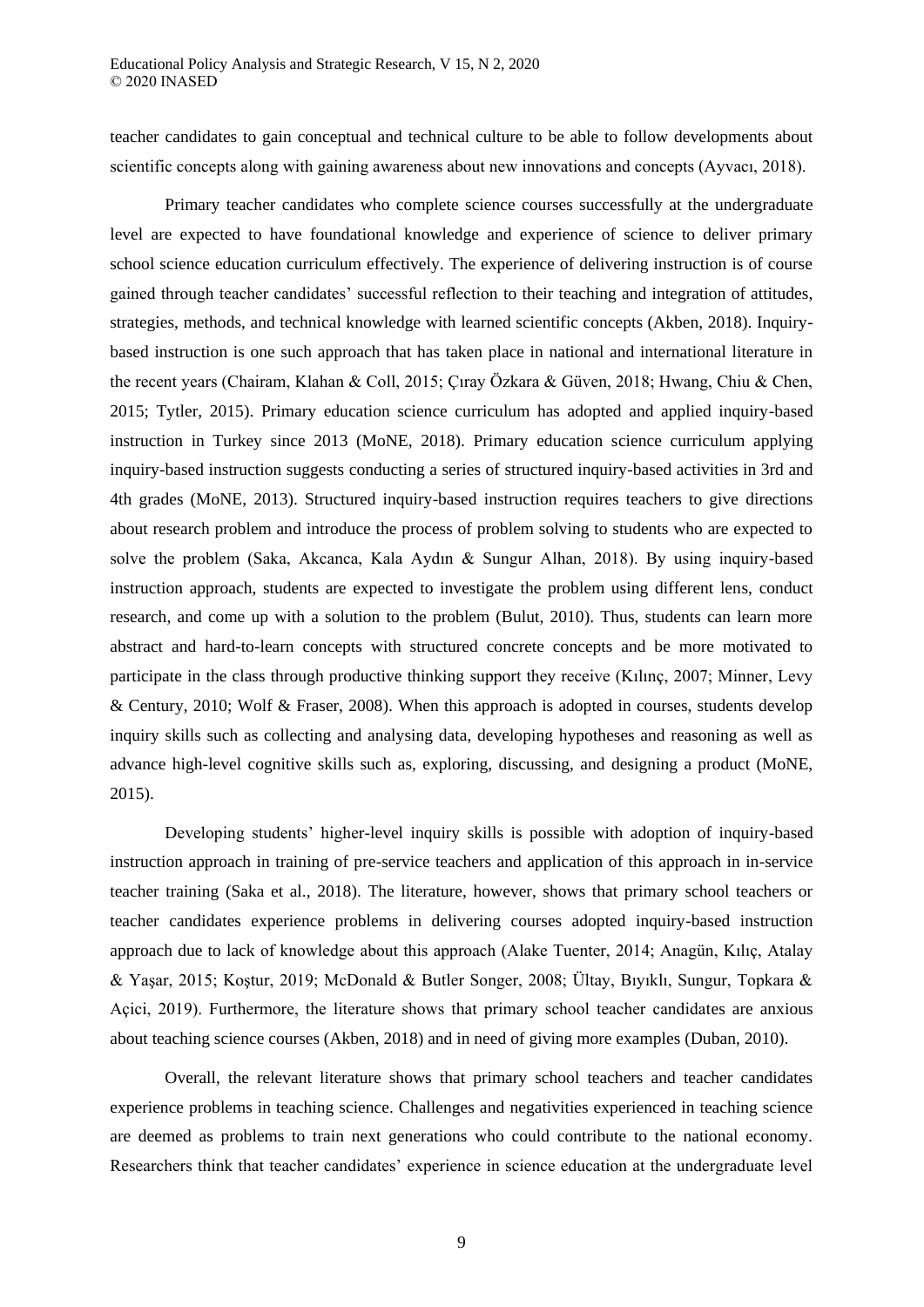influence their students' social and academic growth in the long run (Uzun & Başaran Uğur, 2018). Therefore, it is important to investigate teacher candidates' perspectives about the 'Basic Science in Primary Education' course, which is a new course that adopted inquiry-based instruction approach.

## **Purpose of the Study**

This study aimed to investigate teacher candidates' perspectives about the 'Basic Science in Primary Education' course, which adopted inquiry-based instruction approach. Therefore, this study aimed to address the following research questions:

•What were primary school teacher candidates' overall perspectives about the 'Basic Science in Primary Education' course, which adopted inquiry-based instruction approach?

•What were primary school teacher candidates' perspectives about the processes of designing a course plan within the 'Basic Science in Primary Education' course, which adopted inquirybased instruction approach?

•What were primary school teacher candidates' perspectives about the employing their designed course plans embedded in the 'Basic Science in Primary Education' course, which adopted inquiry-based instruction approach?

#### **Method**

This section includes information about research design, participants, data collection tool, data collection processes, and data analysis.

## **Research Design**

This study, which aims to find out the opinions of the primary teacher candidates about the Basic Science in Primary Education course, was created in a qualitative pattern. Qualitative research is known as a type of method that is suitable for understanding, interpreting and suggesting better interpretations as it is carried out in a natural environment (Lichtman, 2006).

## **Research Participants**

The participants of this study consisted of 87 teacher candidates (18 males, 69 females) who continued their education in the Department of Primary School Teaching at Çanakkale Onsekiz Mart University in the 2019-2020 academic year.

Inquiry-based instruction approach has been adopted and embedded in primary school science education curricula since 2013 in Turkey. Adopting this approach has required teachers in primary schools as well as primary school teacher candidates to be responsible for teaching science. Therefore, the 'Basic Science in Primary Education' course was chosen for this study because it consisted of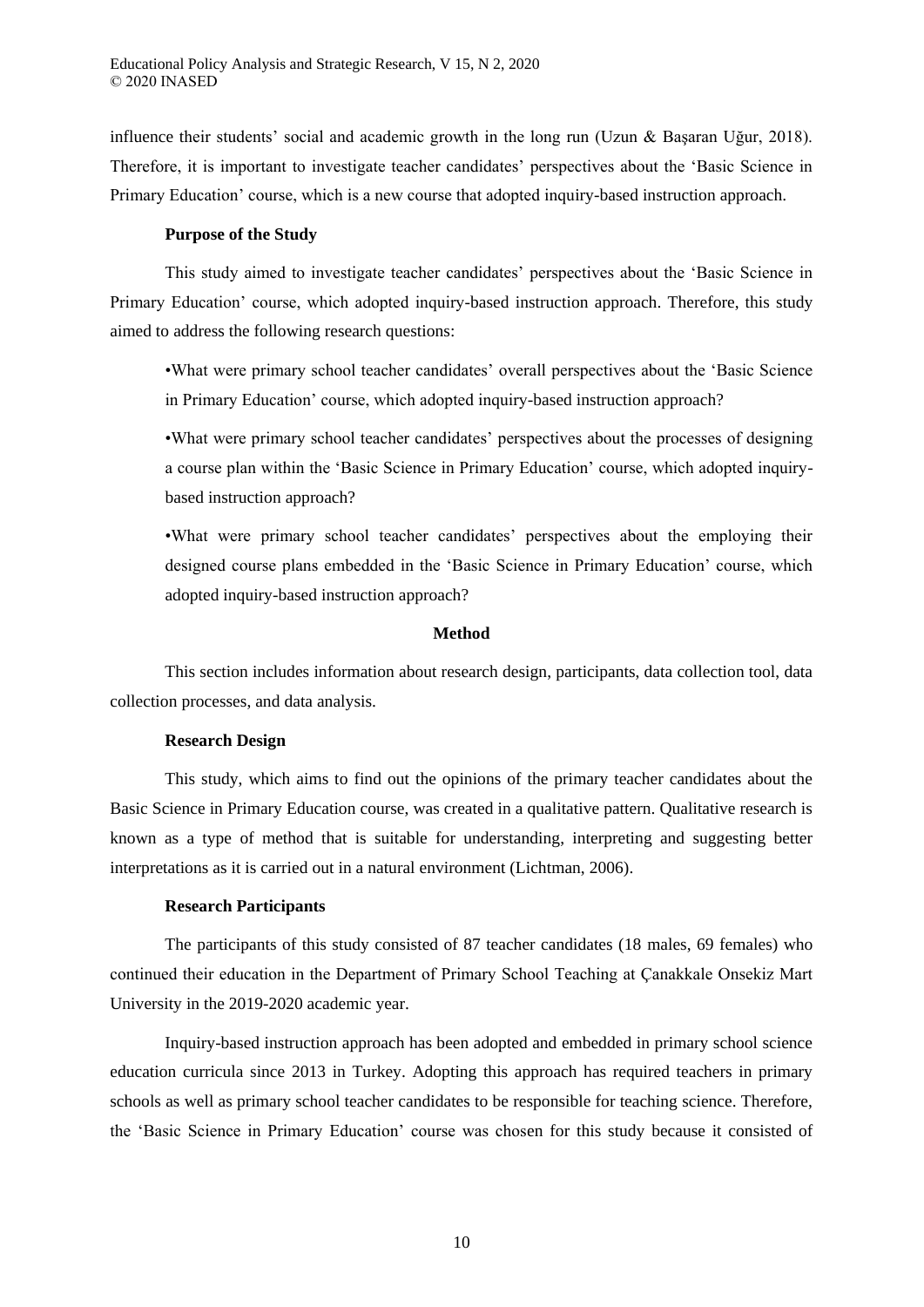basic science education knowledge for teacher candidates. Accordingly, participants of this study were selected from the 1st grade of undergraduate students purposefully.

## **Data Collection Tool**

To investigate primary school teacher candidates' perspectives about science course called 'Basic Science in Primary Education', a form that consisted of 5 questions was used. The form contained questions about primary school teacher candidates' overall perspectives about this course. In addition, the form consisted of questions specific to the teacher candidates' opinions about the process of designing a course and applying the course plans using an inquiry-based instruction. Questions included in the form were reviewed by two field-specific researchers and were finalized by the investigator after determining the content and construct validity.

## **Data Collection Process**

In the beginning of the process, teacher candidates received a training about inquiry-based instruction approach for 4 hours. The training consisted of fundamentals of inquiry-based instruction approach, importance of this approach in science education, and the contribution of this approach to students. In addition, teacher candidates received further knowledge about the focus of inquiry-based instruction approach, the steps of this approach, the content of course plans using this approach, and application of course planning process. Training was enriched with presenting and reviewing exemplar course plans that were prepared by experts as well as watching videos about real-classroom environments where expert teachers deliver the content. Thus, teacher candidates gained more knowledge about this approach as this was a new concept for them. In addition, the investigator conducted one-on-one meetings with teacher candidates to review their plans and guide them about the steps in designing the course plans. Throughout these meetings, researchers helped them ask questions and recognize the missing pieces in the designed course plans.

After this training, the investigator determined appropriate learning outcomes selected from the science curricula for 3rd and 4th grade levels and environment for teacher candidates to apply the content, considering their level of experience. The learning outcomes determined by the investigator were distributed among teacher candidates randomly. Then, teacher candidates were asked to prepare a course plan for 40 minutes using inquiry-based instruction approach. Teacher candidates were also asked to deliver the prepared course plans in a classroom setting. Teacher candidates participated in this study completed all activities within 8 weeks during the 'Basic Science in Primary Education' course. At the end of the application, the teacher candidates were asked to fill out the form to evaluate the course.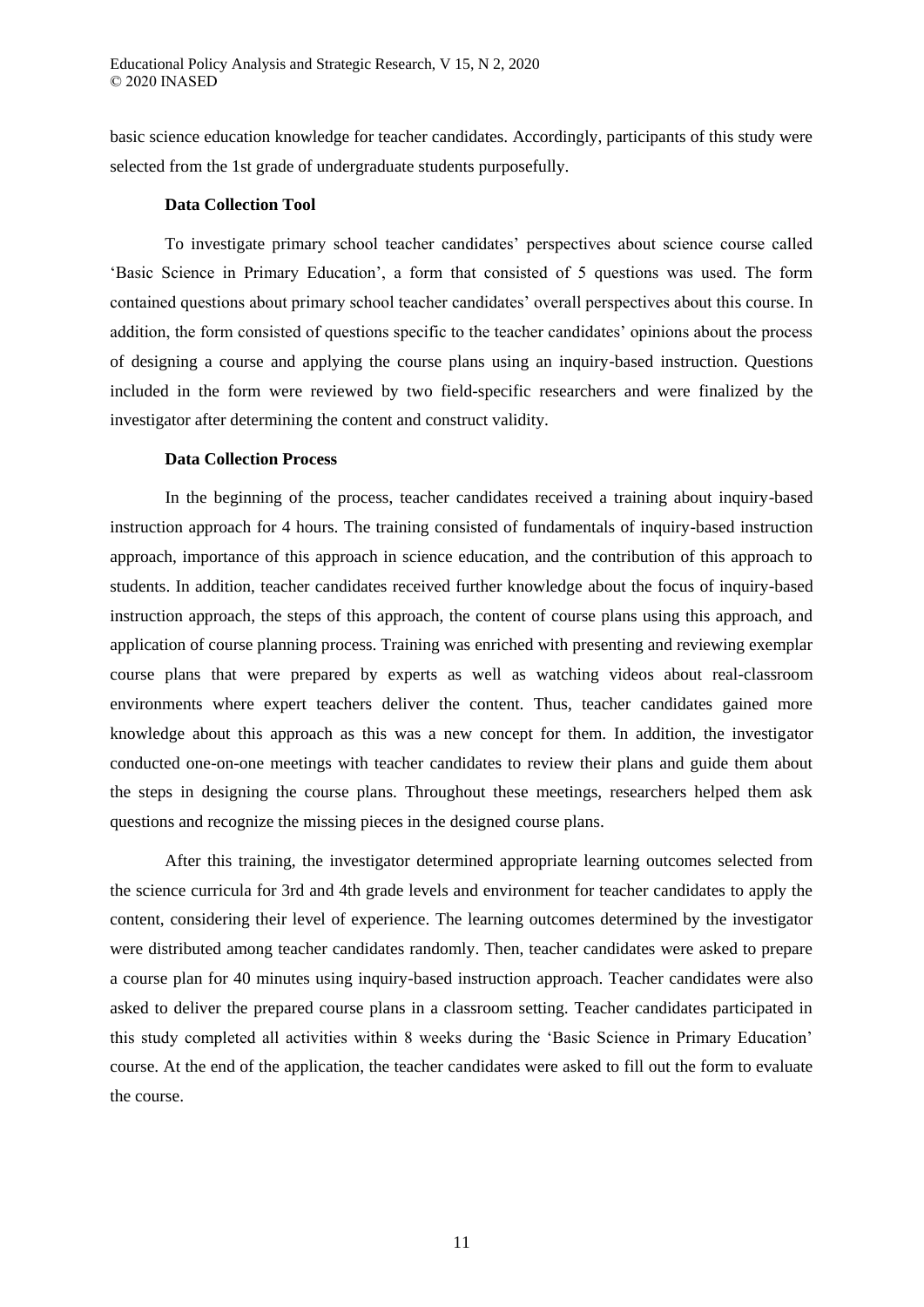#### **Data Analysis**

Descriptive codes were used to find out the opinions of the teacher candidates as well as to analyse the data obtained from the form and to interpret the results of the study (Miles & Huberman, 1984; Yıldırım & Şimşek, 2013). To address credibility in the study, %10 of the coding conducted by two experts were compared for consistency. Consistency between the two coders were found to be %86. The results of the study were presented systematically with a clear and understandable language to address transferability. To address transferability in the study, purposeful sampling was chosen and direct quotes from teacher candidates were provided when interpreting results. To address confidentiality and research ethics, primary school teacher candidates' names were not used, and they were enumerated and coded like Pri-P1 (Participant- Primary School Teacher Candidate) representing each teacher candidate

#### **Findings**

Findings of this study are presented in line with the research questions in this section. The analysis of participants' perspectives about various aspects of the 'Basic Science in Primary Education' course is presented in tables. Accordingly, Table 1 shows the results of teacher candidates' perspectives regarding their learning outcomes from the 'Basic Science in Primary Education' course.

**Table 1.** Teacher candidates' perspectives regarding their learning outcomes from the 'Basic Science in Primary Education' course

| <b>Learning Outcomes from the Course</b>      |    |
|-----------------------------------------------|----|
| Effective science instruction qualifications  | 22 |
| Understanding the importance of group work    | 18 |
| Knowledge about science at the basic level    | 18 |
| Preparing course plan                         | 13 |
| Recognizing the lack of knowledge             | 12 |
| Understanding the importance of the course    | 12 |
| Learning scientific investigation             | 12 |
| Relating science with daily life              | 15 |
| Exploring nature                              | 14 |
| Science literacy                              | 8  |
| Understanding Inquiry-based learning strategy | ┑  |
| Gaining questioning skills                    |    |
| Hands-on learning                             |    |
| Learning curriculum                           | 3  |
| $Other*$                                      | h  |

\*Other (Using time effectively, increasing motivation, developing cause and effect relationship, learning sub-disciplines, classroom management, preparing activities)

When Table 1 is examined, the teacher candidates stated that, thanks to this course, they gained knowledge about the qualities of an effective science teaching, acquired basic science knowledge and identified their lack of knowledge. Teacher candidates listed their learning outcomes and emphasized their learning about scientific investigation, understanding about the importance of group work, relating science with daily life, and learning through hands-on activities. In addition,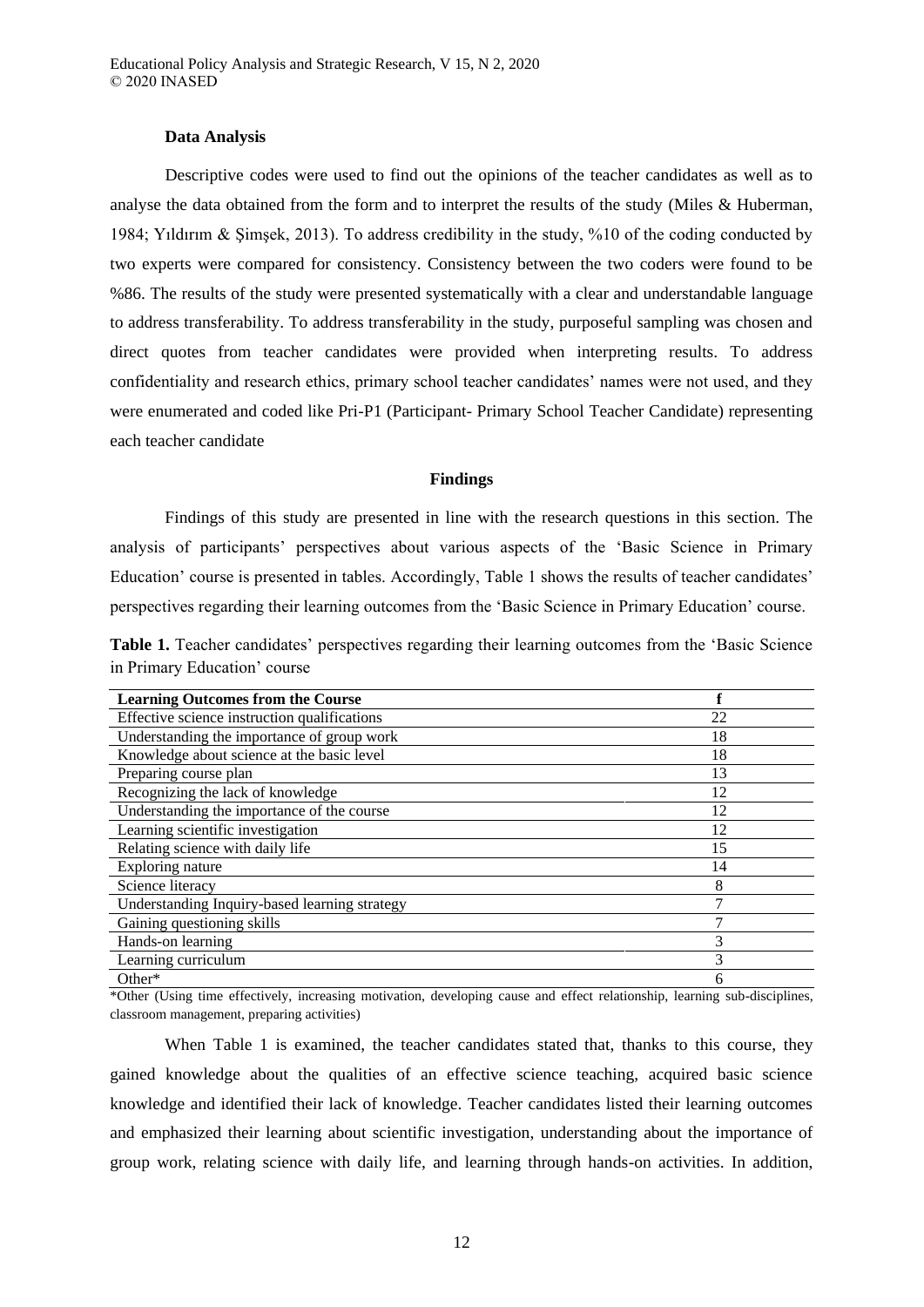teacher candidates highlighted the benefit of this course regarding science literacy along with gaining knowledge about the primary school science curriculum and inquiry-based learning strategy. Teacher candidates' quotes representing their learning outcomes are as follow:

"A primary school teacher must have excessive knowledge to transfer their students. Having knowledge only about Turkish or social studies course does not make a teacher complete… A primary school teacher must have a comprehensive knowledge to explain and interpret nature, its power, and natural activities happening around them." (Pri-P34)

"Everyone in a society must take this course rather than a primary school teacher since everyone needs gain awareness. It is important to be aware of reasons, benefits, and causes of anything and everything we run into in daily life to implement practices accordingly. Teachers who play key roles in giving a shape into a society must also take this course to guide individuals in the society." (Pri-P46)

"First and foremost, I think I have gained the basic level of science literacy. I have improved myself and my skills in interpreting daily facts through this course, especially about topics we utilize daily basis such as power, electricity." (Pri-P66)

Table 2 presents the results of teacher candidates' perspectives regarding negative aspects of the 'Basic Science in Primary Education' courss.

| Table 2. Teacher candidates' perspectives about negative aspects of the course |  |  |  |
|--------------------------------------------------------------------------------|--|--|--|
|--------------------------------------------------------------------------------|--|--|--|

| Negative Aspects of the Course           |    |
|------------------------------------------|----|
| Including many topics focusing on theory | 18 |
| Prejudice toward the course              | 12 |
| Finding course contents hard             | 10 |
| Having less course hours                 |    |
| Finding the topics boring                |    |
| Consisting of three separate disciplines |    |
| Including small number of activities     |    |
| Lack in pre-knowledge                    |    |
| Other $*$                                |    |

Other\* (Including abstract concepts, teaching high level of topic, based upon interpretation, teaching topics on surface)

As depicted in Table 2, teacher candidates thought that they had prejudice toward the course and lack of knowledge about science. The results showed that teacher candidates put emphasis on the negative aspects such as including many topics of the course focusing on theory and consisting of three separate disciplines (physics, chemistry, and biology). In addition, teacher candidates stated that understanding the course was hard without activities that required students' active involvement. Teacher candidates' quotes representing negative aspects of the course are as follow:

"I think there are many theoretical topics in the course. It is hard to reinforce our learning about the topics taught in the course unless we have activities. There is a need to play active role all the time." (Pri-P31)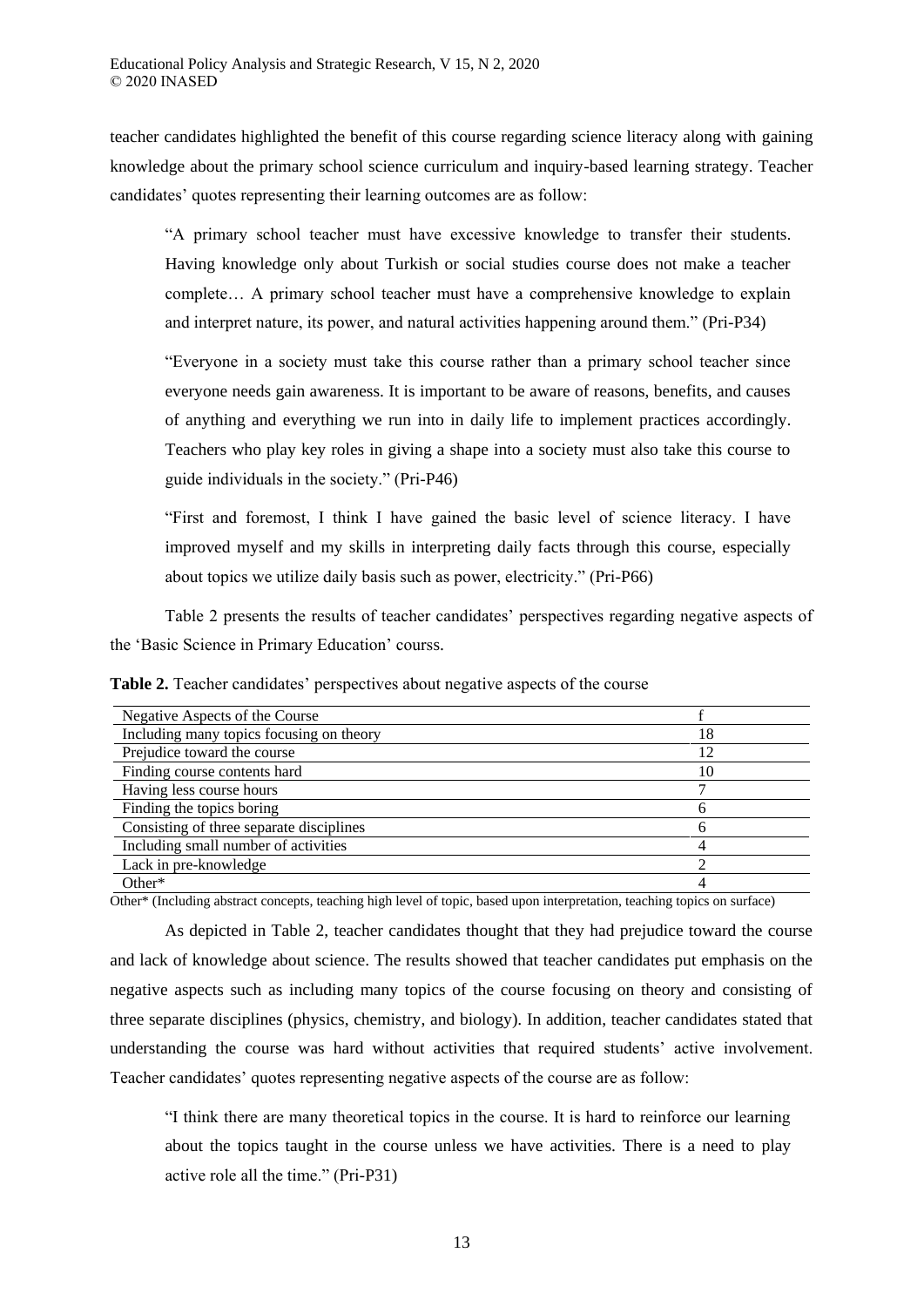"Primary school teaching program accepts students from social sciences concentration in high school and therefore, I think, students in the classroom have hard time due to the lack of background knowledge regarding this course." (Pri-P42)

Table 3 presents teacher candidates' perspectives about things to pay attention when preparing a course plan.

| Table 3. Teacher candidates' perspectives about things to pay attention when preparing a course plan |  |  |  |
|------------------------------------------------------------------------------------------------------|--|--|--|
|                                                                                                      |  |  |  |

| Things to pay attention when preparing a course plan      |    |
|-----------------------------------------------------------|----|
| Appropriateness to learning outcome                       | 23 |
| Finding research question                                 | 19 |
| Appropriateness to the steps of Inquiry-based instruction | 15 |
| Appropriateness to student level                          | 13 |
| Arousing interest                                         | 13 |
| Developing an entertaining course content                 | 10 |
| Selection of activity                                     | Q  |
| Appropriateness of content to the aim                     |    |
| Measurement and assessment                                |    |
| Time management                                           |    |
| Keeping students active                                   | 6  |
| $Other*$                                                  | 4  |

\*Other (Having extensive knowledge, determining pre-knowledge, value education, hand-on experienced course plan)

As presented in Table 3, teacher candidates stated that they considered appropriateness of content to the aim, to student level, and to learning outcomes had importance when preparing a course plan. Teacher candidates highlighted the importance of including questions that ignite inquiry when selecting activities in designed course plans as well as appropriateness of the plan to the steps of inquiry-based instruction. In addition, teacher candidates highlighted the importance of time management for the selected activities in planning along with developing an entertaining course content for students. Furthermore, teacher candidates shared their perspectives regarding the importance of selecting measurement and assessment approaches in course plans. Teacher candidates' quotes representing things to pay attention when preparing a course plan are as follow:

"Designed course plans must align well with the course content. It must convey students to research and questioning. Timing and content of the course plan must align and contents that call for longer course time period should not be limited to shorter course time periods." (Pri-P6)

"…It is important to adjust the timing of the course, plan the class accordingly if any activities are implemented, and find activities that engage students in the activities individually when assessing students." (Pri-P31)

Table 4 presents teacher candidates' perspectives about challenges in planning and delivering a course.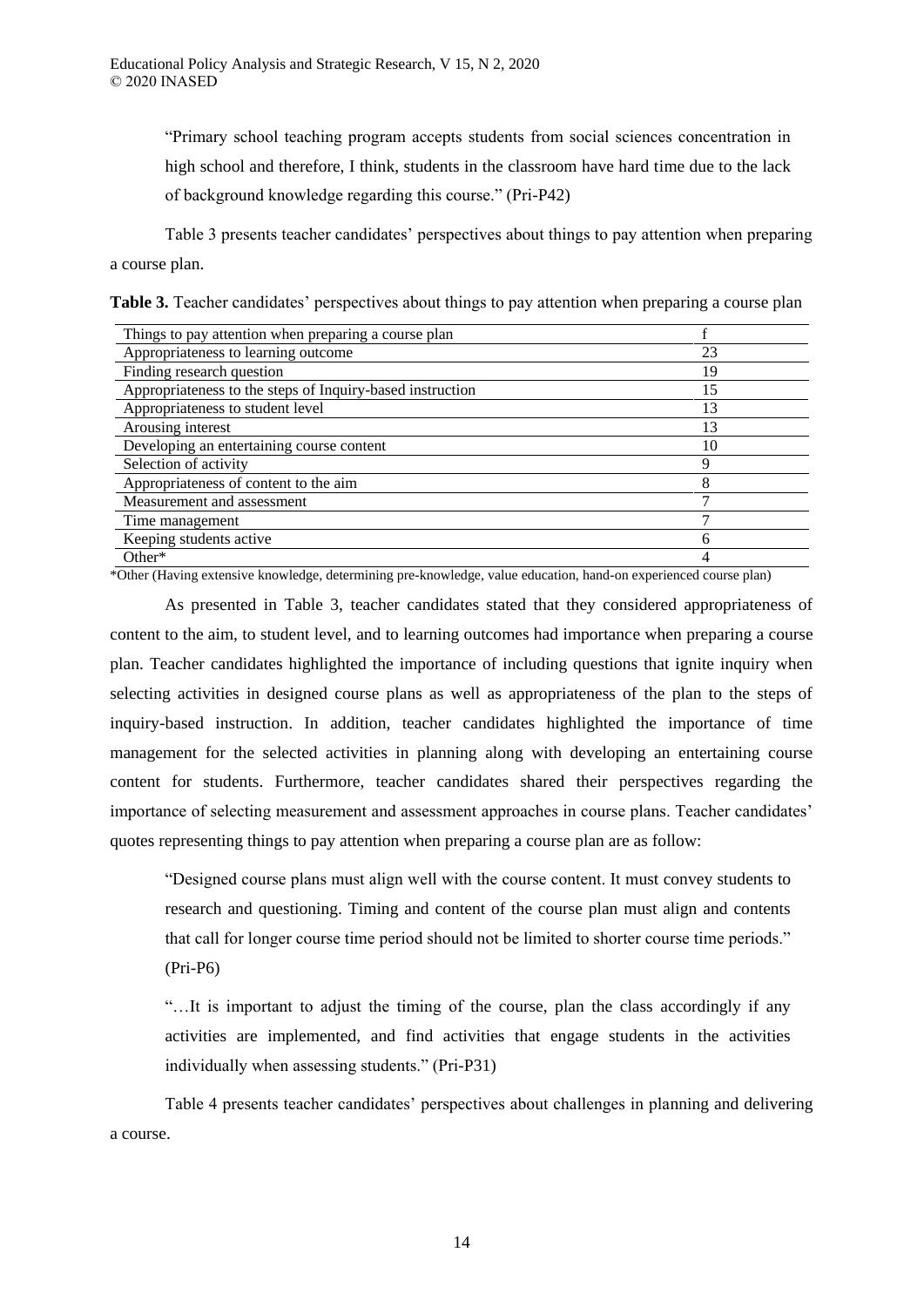| Challenges in planning and delivering a course   |    |
|--------------------------------------------------|----|
| Selection of activities                          | 18 |
| Employing activities                             | 18 |
| Giving active role to students                   | 14 |
| Finding research questions                       |    |
| Time management                                  | 9  |
| Unexpected questions                             |    |
| Coming across with new learning approach         |    |
| Developing content of the course plan            |    |
| Experienced negativity within the group          |    |
| Appropriateness to student level                 |    |
| Evaluation                                       |    |
| Limited pre-knowledge                            |    |
| Developing learning outcome-content relationship | 3  |

**Table 4.** Teacher candidates' perspectives about challenges in planning and delivering a course

As presented in Table 4, teacher candidates shared their challenges in planning and delivering a course designed with inquiry-based instruction. The two most common challenge were selection of activities and employing activities. Another challenge shared by teacher candidates was coming across with new learning approach and finding appropriate research question about this approach. These challenges were followed by giving active role to students, time-related problems, and experienced negativity within the group along with developing appropriate course content by considering learning outcome-content relationship. In addition, teacher candidates shared that they experienced challenges when teaching a topic due to limited pre-knowledge about the concept. Teacher candidates' quotes representing challenges in planning and delivering a course are as follow:

"Because we have never prepared course plans focusing inquiry-based learning strategy, I was anxious about how well it would be. I constantly thought about how and what to do. I had hard time when coming up with solutions to the questions of how better we could teach the course more actively, how else we could engage students in the course, how activities should be. I questioned this so much in the beginning. But then I understood why when I saw the light in the students' eyes with curiosity about learning." (Pri-P20)

"Students' reactions and feedback may not be dependent upon us; therefore, things may not be under control when delivering the course. And we were afraid to go beyond what we determined as the learning outcome of the course. In other words, it was hard to explain unexpected questions within the context of the planned course content." (Pri-P71)

Table 5 presents teacher candidates' perspectives about the changes in their thoughts about science after they took the 'Basic Science in Primary Education' course.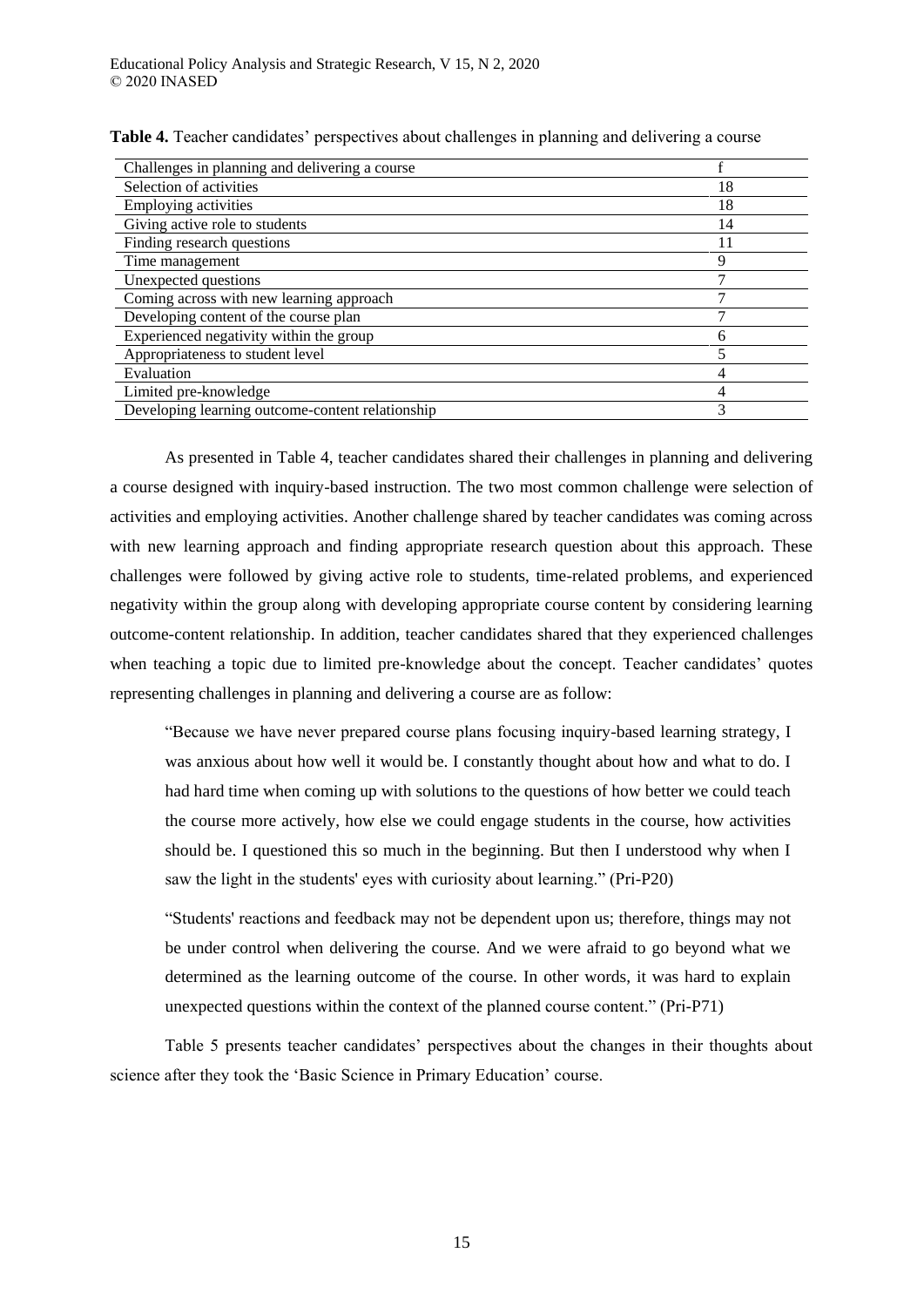**Table 5.** Teacher candidates' perspectives about the changes in their thoughts regarding science at the end of the process

| Teacher candidates' perspectives about the changes in their thoughts regarding science at the f<br>end of the process |    |
|-----------------------------------------------------------------------------------------------------------------------|----|
| Decrease in prejudice                                                                                                 | 19 |
| Finding the course entertaining                                                                                       | 17 |
| Recognizing the lack in knowledge                                                                                     |    |
| Increase in interest to the course                                                                                    | 9  |
| Informing about science education                                                                                     | ┑  |
| Relating science with daily life                                                                                      | 6  |
| Importance of applications in science education                                                                       | 6  |
| Igniting curiosity                                                                                                    | 3  |
| Awareness toward science course                                                                                       | 3  |
| Ability to think comprehensively                                                                                      |    |
| Openness to innovations                                                                                               | ↑  |
| Other $*$                                                                                                             | ↑  |

\*Other (Awareness about the importance of inquiry, hardness of scientific course content)

As seen in Table 5, teacher candidates stated that their prejudice about this course and science decreased after taking the course. Teacher candidates shared that they found the course more entertaining and therefore, they had growing interest in the course. In addition, teacher candidates recognized the lack in their knowledge about science education and filled their knowledge gaps through this course. Teacher candidates also shared that they started gaining understanding about how to relate science with daily life, and importance of the course as well as its applications. The teacher candidates shared that the course ignited their curiosity and made them think more comprehensively and become more innovative. Teacher candidates' quotes representing changes in their thoughts regarding science at the end of the process are as follow:

"None of the science courses we have taken so far (in high school, secondary school) has covered this much visuals and stuck in mind. I understood the fact that science was not as hard as frightening when supported with applications, although it is perceived as the second hardest course after mathematics. I saw that science could become a more understandable and entertaining course for students when it was taught with a non-traditional perspective." (Pri-P26)

"…I don't think I will be one of those existing traditional science teachers. This course motivated me to try new applied approaches and methods to enhance knowledge of new generation." (Pri-P34)

# **Discussion and Conclusion**

This study aimed to investigate primary school teacher candidates' opinions about 'Basic Science in Primary Education' course. The results of this study were interpreted in light of the relevant literature.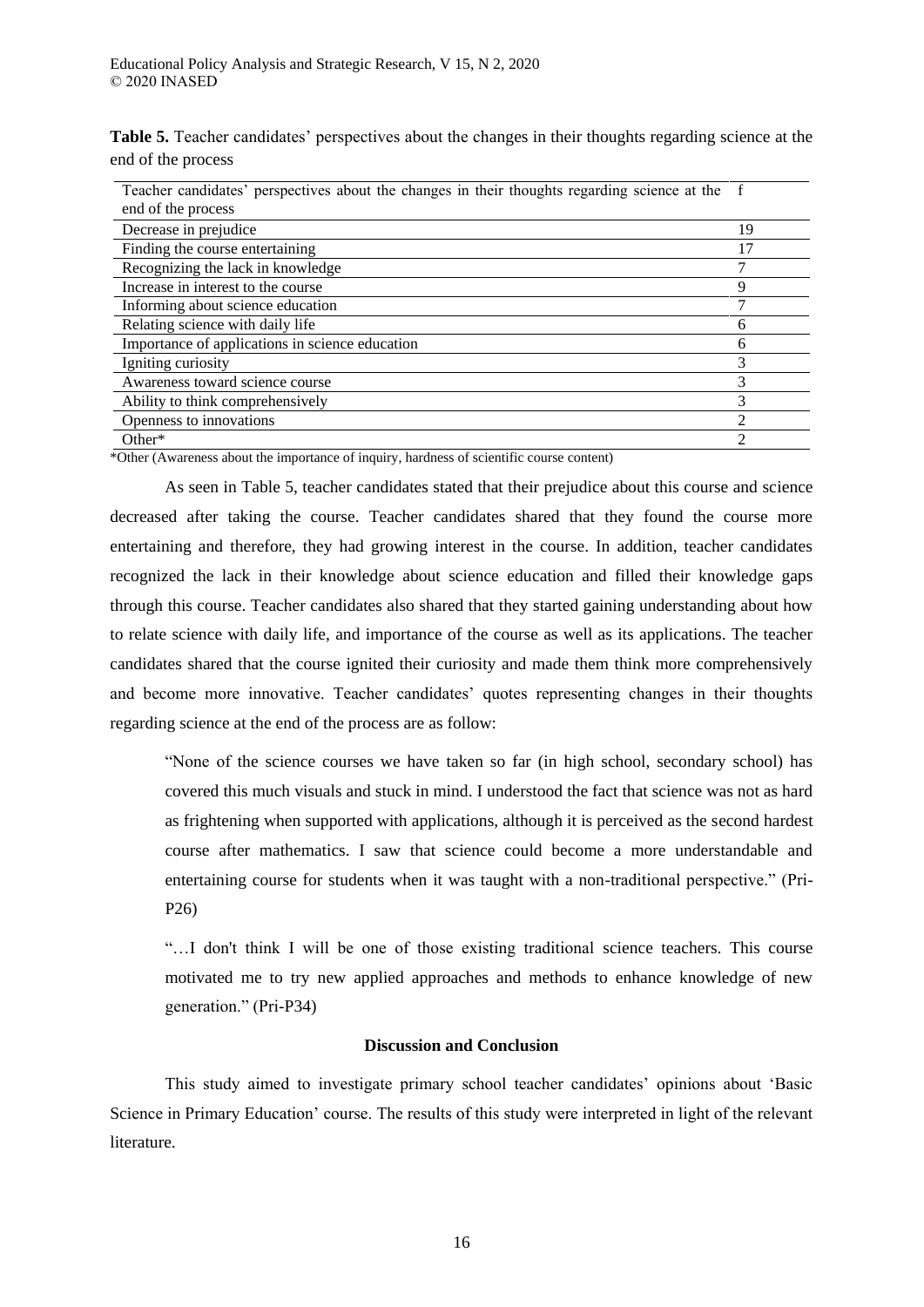#### Educational Policy Analysis and Strategic Research, V 15, N 2, 2020 © 2020 INASED

The results of this study showed that the teacher candidates shared their awareness and knowledge about teaching science effectively, which was changed with this course. Teacher candidates also shared that they learned how-tos of teaching science. In addition, teacher candidates stated that they recognized the lack in their knowledge at the basic level of science. Teacher candidates shared that they would use the knowledge they gained through this course throughout their career as a teacher. Akben (2018) found out similar results and stated that primary school teacher candidates felt prepared to teach science with applied practices and they gained a supportive experience of teaching science. The results of this study indicate that inquiry-based instruction approach provided an opportunity to teacher candidates to gain knowledge with experience rather than giving information directly. Accordingly, the results may indicate that teacher candidates' perspectives and level of knowledge changed positively toward science. In addition, this result might be related to the fact that teacher candidates participated in this study were in their first year of undergraduate program. This early introduction to inquiry-based instruction approach to teach science may be associated with the increase in their awareness about teaching as an occupation.

The results showed that teacher candidates highlighted the focus of science consists of three main disciplines (physics, chemistry, and biology) and the course contains theory-heavy content. In addition, teacher candidates stated that they had prejudice toward science. Uyanık (2015) found similar results and stated that primary school teacher candidates did not have enough knowledge about subject area. Uzun and Başaran Uğur (2018) conducted a study focusing on the anxiety of primary school teachers in teaching science and highlighted that teacher candidates needed to be supported not to be afraid of science courses. The research aligns well with the results of this study when considering the existing circumstances that call for primary school teacher candidates to fill the gap in knowledge about science within only one course. Despite this fact, teacher candidates stated that their prejudices toward science decreased through this course compared to their pre-course experiences. Teacher candidates shared that they found the course more entertaining and gained growing interest in the course and science. The literature shows that courses adopting inquiry-based instruction approach have increased students' interest in science and courses become more entertaining (Coskun, 2018; Demirkıran, 2016; Suduc, Bizoi & Gorghiu, 2015). The results of this study indicate that teacher candidates might have felt like a professional teacher through employing the activities, becoming a role model, observing their peers, and evaluating the course. These engaging activities may have influence in the growing interest of teacher candidates in science.

The results of the research showed that teacher candidates think that they learned about the primary school science curriculum through this course. The literature, however, shows that there are studies found in-service teachers and teacher candidates the lack in knowledge about primary school science curricula (Balbağ & Karaer, 2017; Bölme, 2017; Ültay et al., 2019). Considering existing problems about curricula, it is noteworthy to state that teacher candidates thought they gained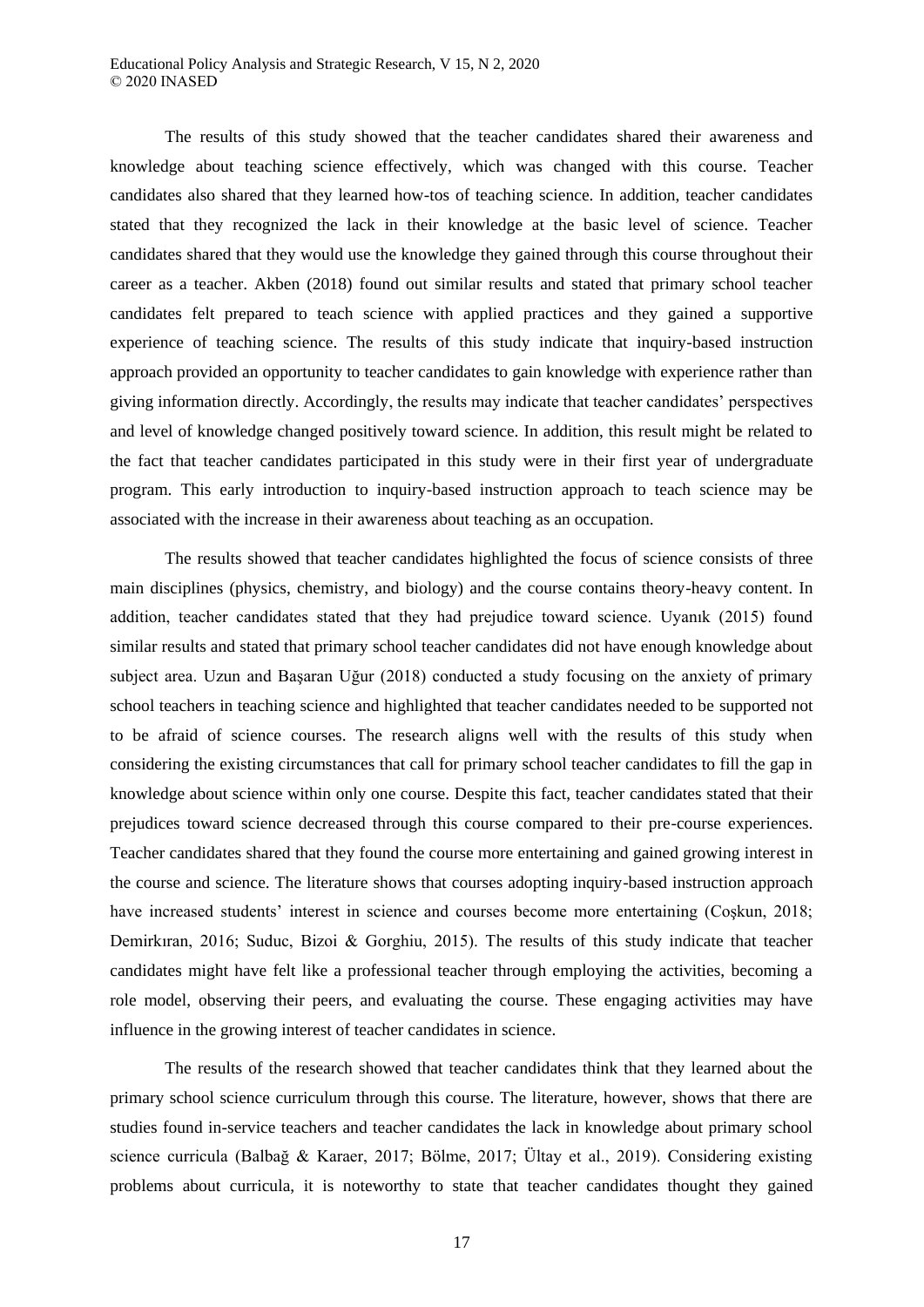knowledge about curriculum. This gained knowledge contributes to primary school teacher candidates' extensive knowledge about science curriculum that helps them use knowledge effectively and interactively as well as apply program-required qualifications in their classrooms (Halkai & Theodoridis, 2008). Despite the fact that teacher candidates shared the increase in their knowledge regarding the science curriculum, they shared their struggles in preparing appropriate, structured learning outcome-content focused course plans. Experience and lives of teachers influence their benefit from the curriculum (Bölme, 2017). Therefore, the results of this study may be explained with teacher candidates' limited experience as they were the 1st year undergraduates.

The results of this study showed that primary school teacher candidates struggled with preparing and applying course plans especially when choosing and preparing activities, although they had knowledge about inquiry-based instruction approach. This result aligns with the findings discussed by Bölme (2017), which emphasized the lack in knowledge about this approach and misuse of the activities. In addition, primary teacher candidates in this study emphasized the importance of using activities in the courses. The literature shows that primary teacher candidates conduct science courses theoretically rather than utilizing more applied practices and they shared their interest in seeing more exemplars (Akben, 2018, Duban, 2016). Having theoretical knowledge is not an indicator of that primary school teacher candidates would apply this knowledge effectively (Metin & Özmen, 2009). Therefore, the results of this study found to be normal given the conditions of teacher candidates delivered the course plans first time as they learned and practiced inquiry-based instruction approach. In addition, within the context of this research study, primary school teacher candidates gained extra knowledge and were exposed to practices of inquiry-based instruction approach, although the 'Basic Science in Primary Education' course was a 3-credit theoretical course. Accordingly, it is considered that applications have taken important place in teacher candidates' learning. The results of this study showed that primary teacher candidates had problem with finding appropriate research questions to inquiry-based instruction approach. Saka and colleagues (2018) found similar results and explained teacher candidates' ineffective skills in asking research questions. Because of the fact that teacher candidates did not have inquiry-based instruction approach applied to their training throughout the process as the courses were planned as oral presentation, the results of this study found to be organic results of this fact.

Primary school teacher candidates emphasized the importance of active involvement of students and active learning with hands-on activities in class. Science courses are defined as courses that require students to engage in activities through hands-on activities to structure knowledge (Çıray Özkara & Güven, 2018; Koştur, 2019). Different academic studies argue that activities that encourage the active participation of students have a positive effect on students' academic performance (Malefyane, Hofman, Winnips & Beetsma, 2014). In addition, primary school teacher candidates found the 'Basic Science in Primary Education' course adopting inquiry-based instruction approach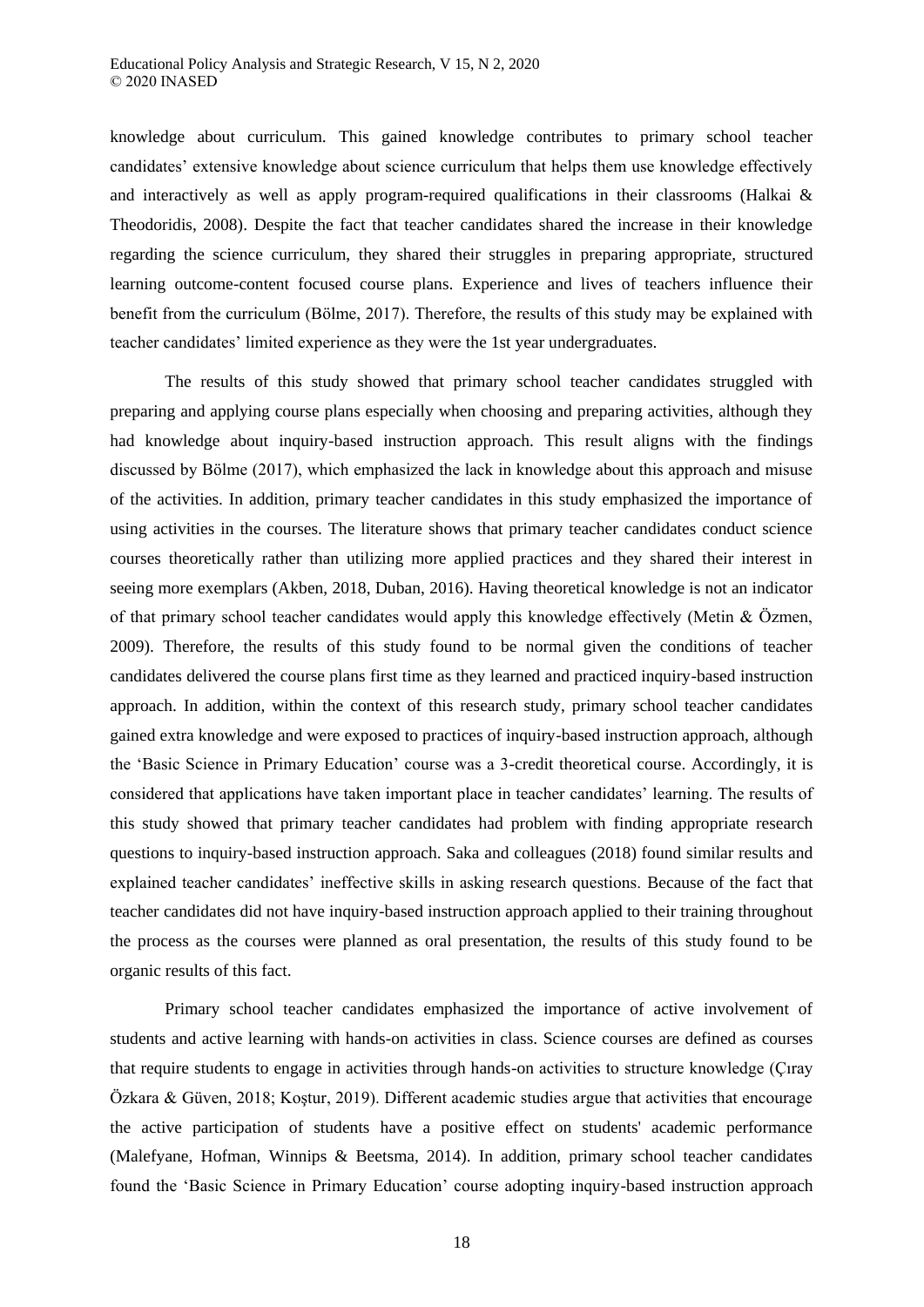effective in associating science with daily life and understanding the nature. Çoşkun and Özata (2018) Yücel and Kanyılmaz (2018) emphasized the embedded aspects of science course within life and the possibility of applying knowledge in real-life. Teacher candidates offered new ideas to meaningfully interpret actions happening around their environments and conducted research by asking question to assess accuracy of the knowledge. Therefore, the results of the study indicated that teacher candidates used the knowledge they gained through these courses in real-life settings. In addition, primary school teacher candidates' emphasis on active engagement with hands-on activities may be explained with individuals' growing awareness through their experiences rather than memorizing knowledge.

Primary school teacher candidates shared that the 'Basic Science in Primary Education' course adopting inquiry-based instruction approach was helpful for them to learn about how to conduct research and become a science literate. The relevant literature shows that having science literate teachers is important to train next generations as science literate individuals (Çepni & Bacanak, 2002; Duban, 2010). In addition, instructional approaches defined as inquiry-based research are thought to be necessary to improve students' scientific literacy (Engeln, Mikelskis-Seifert & Euler, 2014). Through this course, primary school teacher candidates gained insights into preparing a course plan using inquiry-based instruction approach and experienced practices in applying the developed course plans. Accordingly, teacher candidates understood how to seek knowledge and interpret it. Therefore, the results of this study showed that this course was effective in developing skills and contributing primary school teacher candidates to become science literate individuals.

Despite the negativities primary school teacher candidates experienced within the groups in 'Basic Science in Primary Education' course, they shared that they understood the importance of working in groups and enhanced their communications skills within the group through this course. Tatar, Tüysüz, Tosun and İlhan (2016) and Hofstein and Lunetta (2004) found that inquiry-based instruction approach was effective for students in exchanging knowledge and brainstorming within the group to discuss and come to a conclusion for group activities. Accordingly, the results of this study showed that teacher candidates understood the communication within a group when listening to their peers or sharing their thoughts with peers in the group. The importance of understanding working in groups in the first year of undergraduate may contribute to primary school teacher candidates' involvement in group activities within courses in the following years in the undergraduate program.

Primary school teacher candidates shared their opinions in determining and applying measurement and assessment approaches. Academic studies reveal that primary school teacher candidates have problems in assessment and evaluation practices (Gök & Şahin, 2009; Güneş, 2007) and that they do not feel sufficient in determining appropriate assessment and evaluation tools (Metin & Özmen, 2009). However, teacher candidates must have extensive knowledge about various measurement and assessment tools to address whether they fulfil the needs and meet the expectations

19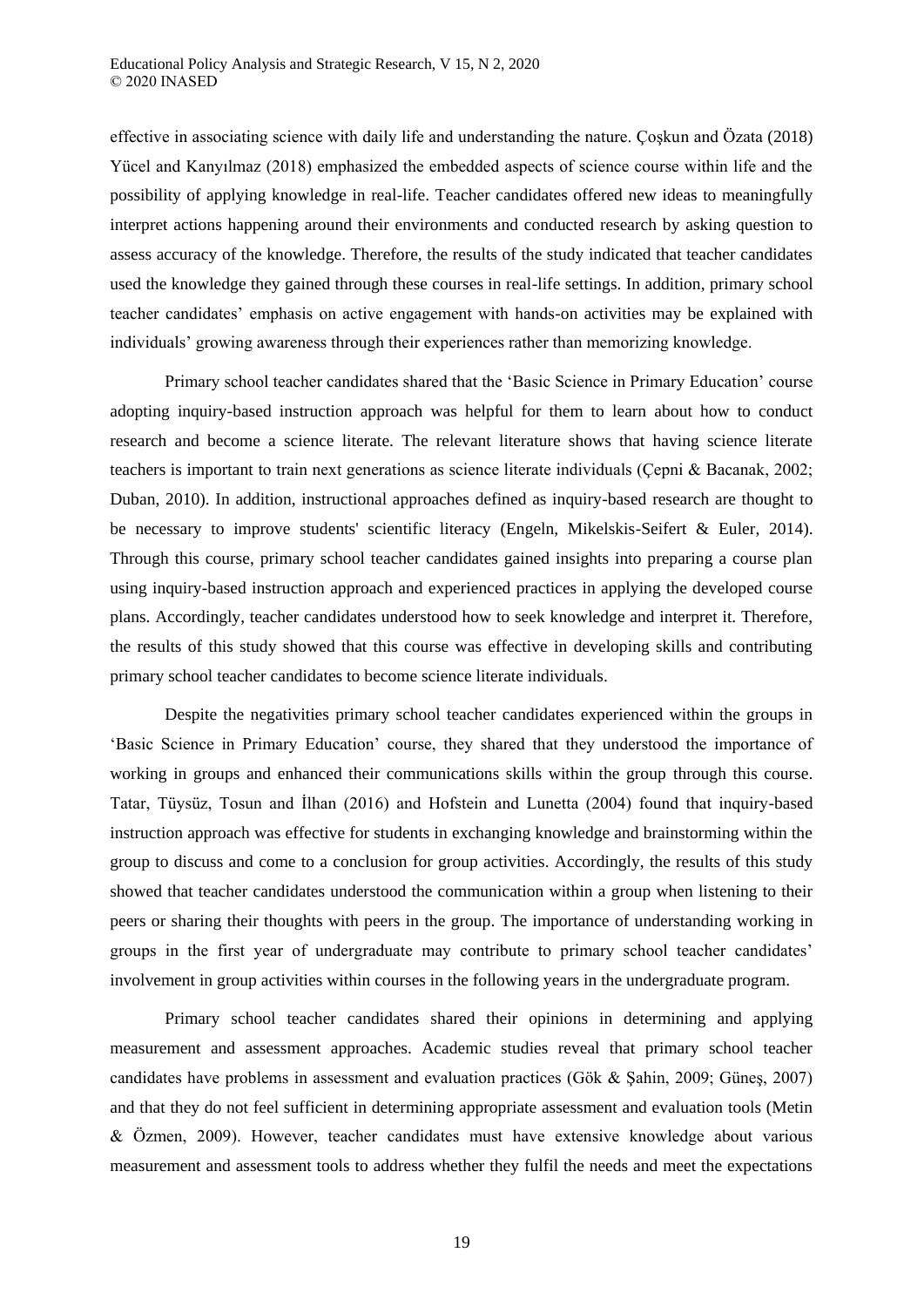of the target aimed in the course activities (Akben, 2018; Çepni, Baki, Ayas, Demircioğlu & Akyıldız, 2009). In this study, although the primary school teacher candidates realized that another factor as important as theoretical knowledge was measurement and evaluation, their lack of knowledge at this point was among the results of this research.

## **Recommendations**

This study suggests the following recommendations based upon the results of this study.

•Courses focusing on basic level science education ought to go beyond the theory and include applied aspects in the content.

•Approaches adopted in primary education science curriculum (e.g., Inquiry-based learning, STEM) ought to be taught to teacher candidates in faculties of education within science education courses in depth.

•This study provided insights into primary teacher candidates' perspectives about science education courses throughout the process. Future qualitative study with primary school in-service teachers is needed to explore their perspective about science instruction.

#### **Acknowledgement**

The author would like to acknowledge all the teacher candidates who volunteered to participate in this research as respondents to the data tool.

# **References**

- Akben, N. (2018). Regarding application based science teaching views of primary school teacher candidates. *Ankara University Journal of Faculty of Educational Sciences*, *51*(3), 145-168. https://doi.org/10.30964/auebfd.447336
- Akcanca, N. (2019, April). *The relationship between students' views on the nature of science and scientific creativity skills*. XII. International Congress of Educational Research, (pp. 89-97), Turkey.
- Alake Tuenter, E. (2014). *Inquiry-based science teaching competence of pre-service primary teachers*  (Doctoral thesis). Wageningen University.
- Anagün, Ş. S., Kılıç, Z., Atalay, N. & Yaşar, S. (2015). Are classroom teacher candidates ready to perform science curriculum? *Turkish Studies International Periodical for the Languages, Literature and History of Turkish or Turkic, 10*(11), 127-148. http://dx.doi.org/10.7827/TurkishStudies.8611
- Ayvacı, H. Ş. (2018). *Basic Science in Primary Education*. Ankara: Pegem Academy.
- Balbağ, M. Z. & Karaer, G. (2017). The problems of primary school teacher faced in the science teaching process. *Trakya University Journal of Education Faculty*, IPTES 2016 Special Issue, 28-46. https://doi.org/10.24315/trkefd.364015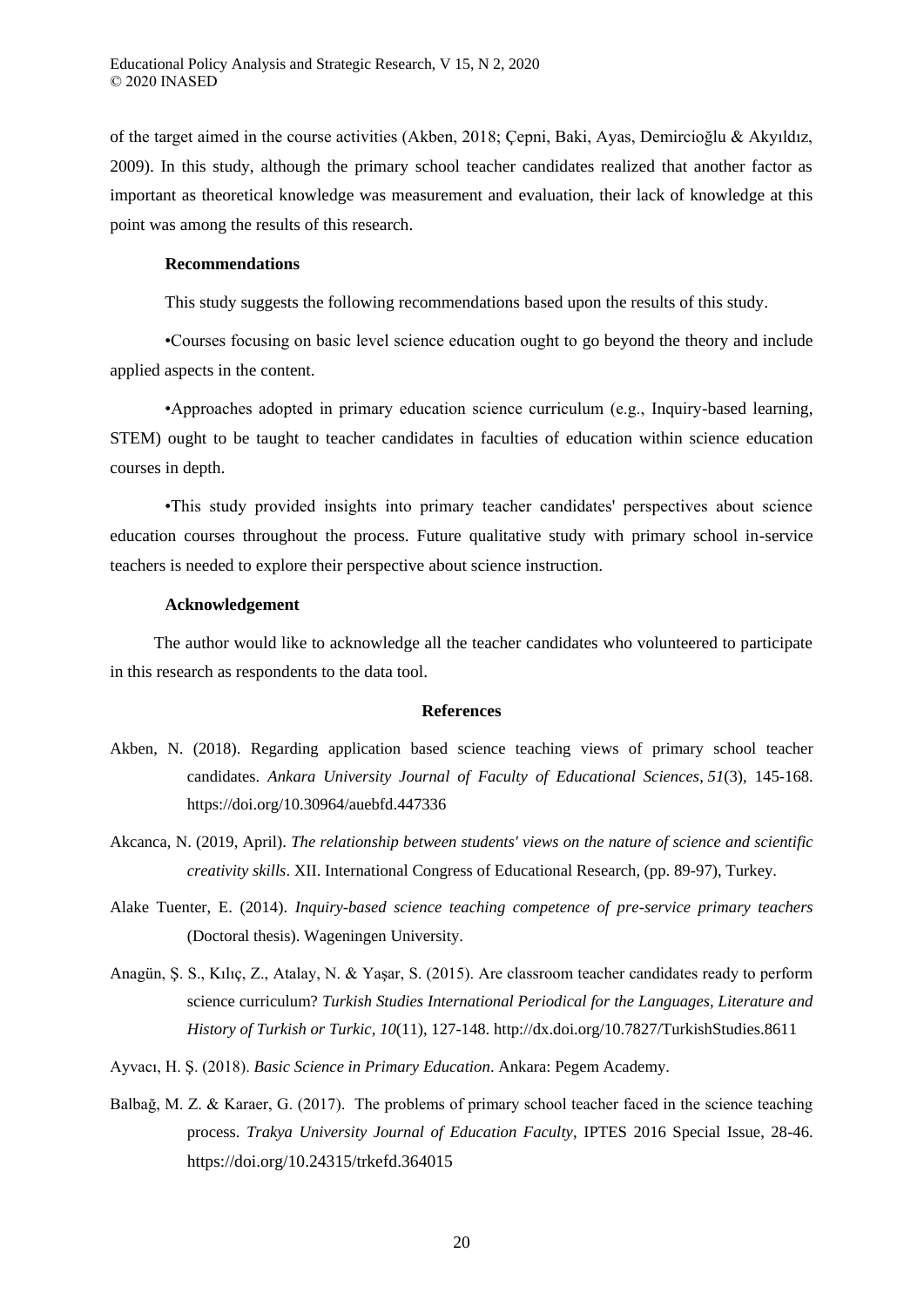- Bölme, G. (2017). *Elementary school teachers' views and practices regarding inquiry based teaching in science classes* (Unpublished master's thesis). Hacettepe University, Educational Sciences Institute, Ankara.
- Bulut, G. (2010). *The tendency of elementary science and technology teachers on the use of teaching methods and techniques (Sampe of Hatay city)* (Unpublished master's thesis). Fırat University, Science Institute, Elazığ.
- Chairam, S., Klahan, N. & Coll, R. K. (2015). Exploring secondary students' understanding of chemical kinetics through ınquiry-based learning activities. *Eurasia Journal of Mathematics, Science & Technology Education*, *11*(5), 937-956. https://doi.org/10.12973/eurasia.2015.1365a
- Coşkun, L. (2018). *Conducting science classes through inquiry- based approach in a fourth-grade primary school classroom: an action research* (Unpublished master's thesis). Hacettepe University, Institute of Educational Science, Ankara.
- Çepni, S. & Bacanak, A. (2002, May). A study on determining mathematics student teachers'scientific literacy, education: Changing times, changing needs. First International Conference on Education (pp. 8-10), Turkish Republic of Nothern Cyprus.
- Çepni, S., Baki, A., Ayas, A., Demircioğlu, G. & Akyıldız, S. (2009). *Quantification and Consideration*. Trabzon: Celepler Publishing.
- Çıray Özkara, F. & Güven, M. (2018). Identification of requirements of primary school teacher candidates for science education. *Journal of Qualitative Research in Education, 6*(3), 158-184. https://doi.org/10.14689/issn.2148-2624.1.6c3s8m
- Demirkiran, Z. A. (2016). *The effects of research and inguiry-based applications in science studies course* (Unpublished master's thesis). İstanbul Aydın University, Institute of Social Sciences, İstanbul.
- Duban, N. (2016). Investigation of classroom teachers' opinions on homework. *International Journal of Education Technology and Scientific Researches*, *1*(1), 55-67.
- Duban, N. (2010). Opinions of primary school teacher candidates about science and technology literate and education these individuals. *Journal of Theoretical Educational Sciences, 3*(2), 162-174.
- Engeln, K., Mikelskis-Seifert, S. & Euler, M. (2014). *Inquiry-based mathematics and science education across Europe: A synopsis of various approaches and their potentials.* In C. Bruguière (Ed.), Topics and Trends in current science education: 9th ESERA conference selected contributions (pp. 229–242). Dordrecht: Springer Science.
- Genç, H., Deniş, H. & Demirkaya, H. (2010). Investigating prospective primary school teachers' attitudes towards science teaching lesson according to different variable. *The Journal of Graduate School of Natural and Applied Sciences of Mehmet Akif Ersoy University*, *1*(2), 133-149.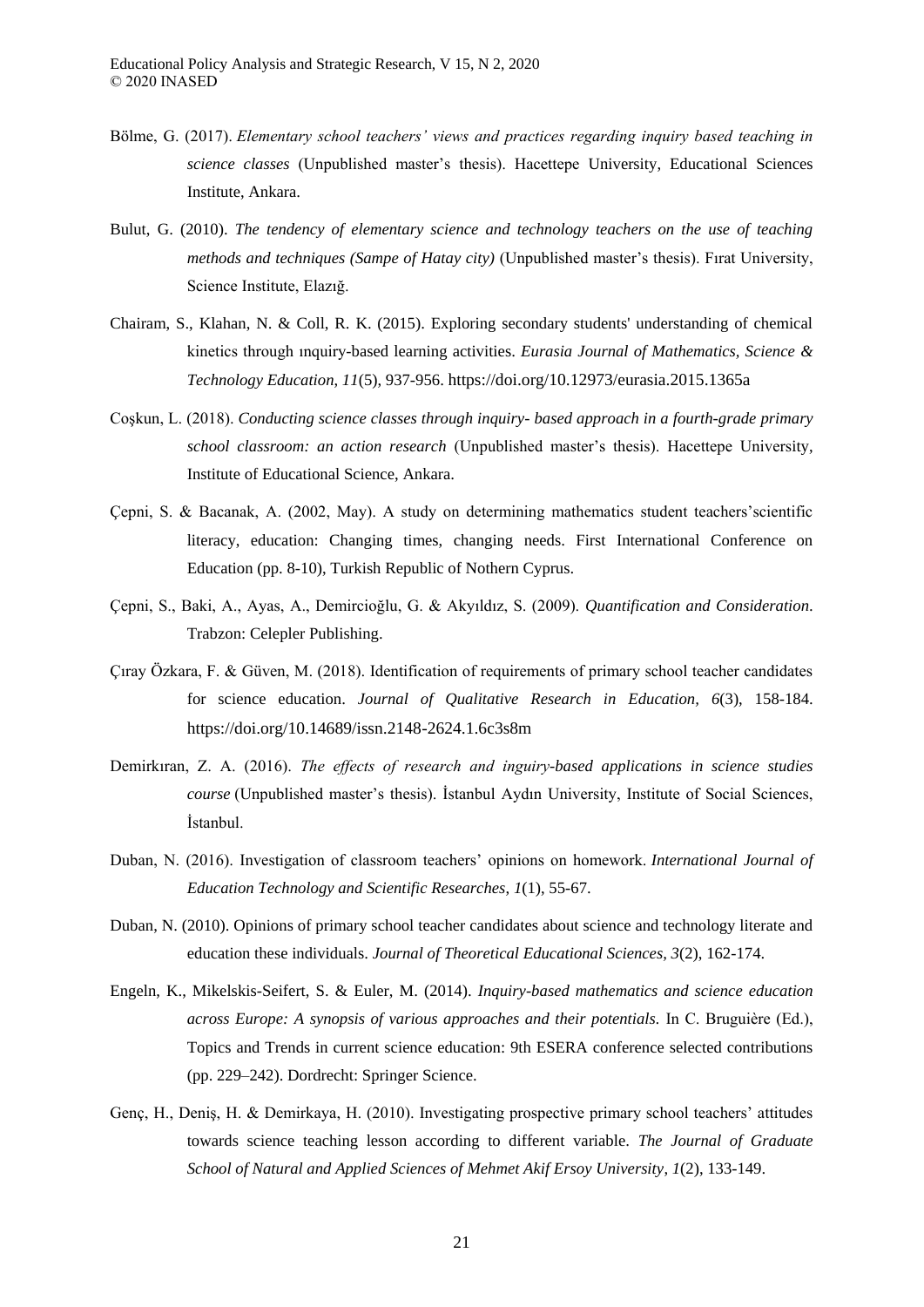- Gök, B. & Şahin, A. (2009). The multiple uses of assessment methods in 4th and 5th grades and the competency levels of teachers. *Education and Science, 34*(153), 127-143.
- Güneş, A. (2007). *Measurement and evaluation capabilities of class teachers according to their own perceptions* (Unpublished masters' thesis). Marmara University Institute of Educational Science, İstanbul.
- Hacıömeroğlu, G. (2018). Examining elementary pre-service teachers' science, technology, engineering, and mathematics (STEM) teaching intention. *International Online Journal of Educational Sciences*, *10*(1), 1-12. https://doi.org/10.15345/iojes.2018.01.014
- Halkai, K. & Theodoridis, M. (2008). The challenge of using the multimodal aspects of informal sources of Science learning in the context of formal education. In C. L. Petroselli (Ed.). *Science Education Issues and Developments* (pp.151-199). New York: Nova Science Publishers, Inc.
- Hofstein, A. & Lunetta, V. N. (2004). The laboratory in science education: Foundations for the twenty-first century. *Science Education*, *88*(1), 28-54. https://doi.org/10.1002/sce.10106
- Hwang, G. J., Chiu, L. Y. & Chen, C. H. (2015). A contextual game-based learning approach to improving students' inquiry-based learning performance in social studies courses. *Computers & Education*, *81*, 13-25. https://doi.org/10.1016/j.compedu.2014.09.006
- Kılınç, A. (2007). The opinions of Turkish high school pupils on inquiry-based laboratory activities. *The Turkish Online Journal of Educational Technology, 6*(4), 56-72.
- Koştur, H. İ. (2019). Identifying preservice primary school teachers' views on science education. *Ihlara Journal of Educational Research*, *4*(1), 144-154.
- Lichtman, M. (2006). *Qualitative Research in Education an Users 'Guide*. Thousand Oaks: Sage Publications.
- Malefyane, T., Hofman, A., Winnips, K. & Beetsma, Y. (2014). The impact of interactive engagement methods on students' academic achievement. *Higher Education Research and Development, 33*(5), 1020-1034. https://doi.org/10.1080/07294360.2014.890571
- McDonald, S. & Butler Songer, N. (2008). Enacting classroom inquiry: Theorizing teachers' conceptions of science teaching. *Science Education*, *27*, 45-60. https://doi.org/10.1002/sce.20293
- Ministry of National Education [MoNE] (2013). *Science Education Curriculum of Primary Education Institutions.* Ankara: Ministry of National Education Publishing.
- Ministry of National Education [MoNE] (2015*). TIMSS 2015 National Mathematics and Science Preliminary Report Grades 4 and 8.* Ankara: Ministry of National Education Publishing.
- Ministry of National Education [MoNE] (2018). *Science Course Curriculum (Primary and Secondary School 3, 4, 5, 6, 7 and 8)*. Ankara: Ministry of National Education Publishing.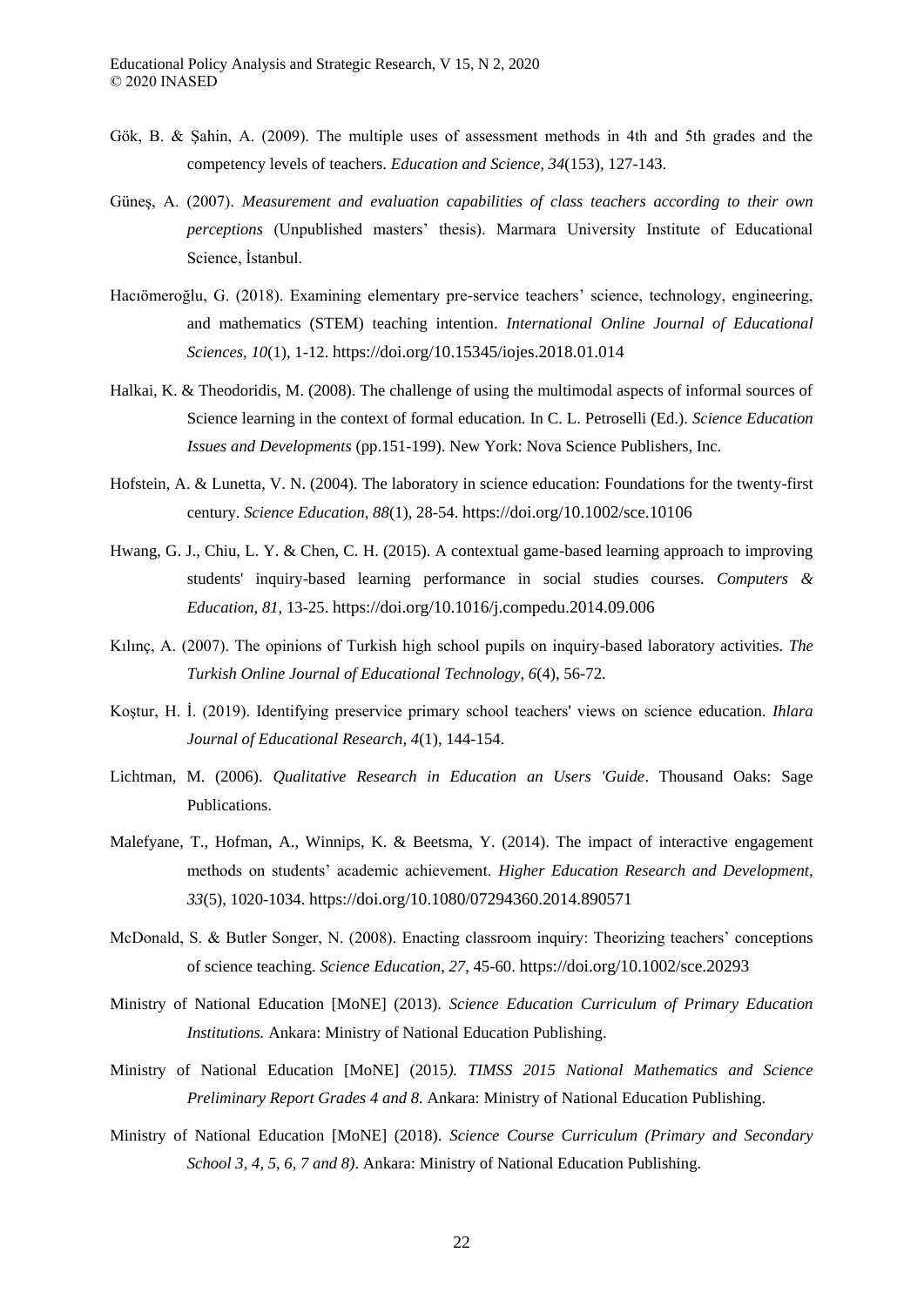- Metin, M. & Özmen, H. (2009). Difficulties of pre-service teachers in developing and implementing teaching activities based on 5e model in constructivist approach. *Necatibey Faculty of Education Electronic Journal of Science and Mathematics Education, 3*(2), 94-123.
- Miles, M. B. & Huberman, A. M. (1984). *Qualitative Data Analysis: A Sourcebook of New Methods.* California: Sage.
- Minner, D. D., Levy, A. J. & Century, J. (2010). Inquiry-Based instruction what is it and does it matter? Results from a research synthesis years 1984 to 2002. *Journal of Research in Science Teaching, 47*(4), 363-496. https://doi.org/10.1002/tea.20347
- Özata Yücel, E. & Kanyılmaz, B. M. (2018). Evaluation of teachers' opinions on aiming to upskill the primary school students with the life skills in science curriculum. *Journal of Qualitative Research in Education, 6*(3), 10-33. https://doi.org/10.14689/issn.2148-2624.1.6c3s.1m
- Riedler, M. & Eryaman M.Y. (2016). Complexity, Diversity and Ambiguity in Teaching and Teacher Education: Practical Wisdom, Pedagogical Fitness and Tact of Teaching. *International Journal of Progressive Education. 12*(3): 172-186
- Saka, T., Akcanca, N., Kala Aydın, N. & Sungur Alhan, S. (2018). The Effects of the inquiry based teaching on prospective teachers' planning and practice processes. *Necatibey Faculty of Education Electronic Journal of Science and Mathematics Education*, *12*(1), 180-204. https://doi.org/10.17522/balikesirnef.437735
- Saraç, E. & Capellaro, E. (2015). Views of the elementary teachers and pre-service elementary teachers on the nature of science. *Mediterranean Journal of Humanities, 2*, 331-349. https://doi.org/10.13114/MJH.2015214576
- Suduc, A. M., Bizoi, M. & Gorghiu, G. (2015). Inquiry based science learning in primary education. *Procedia-Social and Behavioral Sciences*, *205*, 474-479. https://doi.org/10.1016/j.sbspro.2015.09.044
- Tatar, E., Tüysüz, C., Tosun, C. & İlhan, N. (2016). Investigation of factors affecting students' science achievement according to student science teachers. *International Journal of Instruction*, *9*(2), 153-166. https://doi.org/10.12973/iji.2016.9211a
- Tytler, R. (2015). Science & mathematics teacher education. In R. Gunstone. (Ed.). *Encyclopedia of science education* (pp. 857-860). Dordrecht: Springer Science+Business Media.
- Uyanık, G. (2015). Examining of the elementary teacher candidates' knowledge levels regarding fourth grade science course units in elementary school. *Cumhuriyet International Journal of Education, 4*(4), 18-28. https://doi.org/10.30703/cije.321410
- Uzun, E. & Başaran Uğur, A. R. (2018). Prospective classroom teachers' emotions towards science lesson. Kahramanmaraş Sütçü İmam University Journal of Social Sciences, 15(1), 39-54.